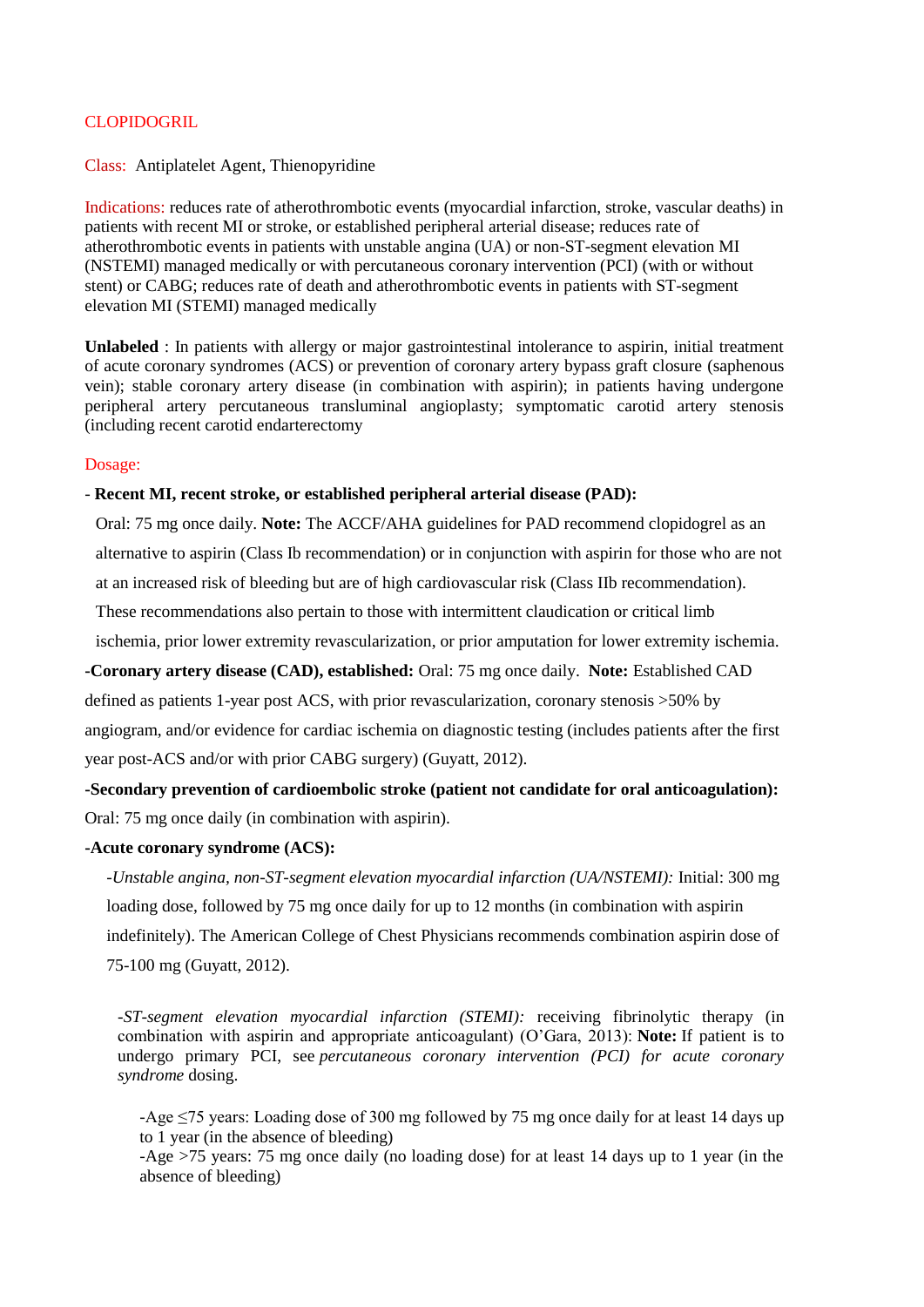*-Percutaneous coronary intervention (PCI) for acute coronary syndrome (eg, UA/NSTEMI or STEMI):*

Loading dose: 600 mg given as early as possible before or at the time of PCI, followed by 75 mg once daily (in combination with aspirin 81 mg/day). **Note:** If fibrinolytic administered within the previous 24 hours, administer 300 mg loading dose instead. The use of ticagrelor (instead of clopidogrel) in combination with aspirin has been suggested.

## *-PCI after fibrinolytic therapy* **(O'Gara, 2013):**

 -Fibrinolytic administered **with** a loading dose of clopidogrel: Continue 75 mg once daily and do not administer an additional loading dose.

- -Fibrinolytic administered within previous 24 hours **without** a loading dose of clopidogrel: Administer 300 mg loading dose before or at the time of PCI.
- -Fibrinolytic administered more than 24 hours ago without a loading dose of clopidogrel: Administer 600 mg loading dose before or at the time of PCI.

### **-Higher versus standard maintenance dosing:**

May consider a maintenance dose of 150 mg once daily for 6 days, then 75 mg once daily thereafter in patients not at high risk for bleeding (Anderson, 2013; CURRENT-OASIS 7 Investigators, 2010); however, in another study, in patients with high on-treatment platelet reactivity, the use of 150 mg once daily for 6 months did not demonstrate a difference in 6 month incidence of death from cardiovascular causes, nonfatal MI, or stent thrombosis compared to standard dose therapy (Price, 2011).

**-Duration of clopidogrel (in combination with aspirin) after stent placement for ACS and non-ACS indications: Premature interruption of therapy may result in stent thrombosis with subsequent fatal and nonfatal MI.** At least 12 months of clopidogrel is recommended for those with ACS receiving either stent type (bare metal [BMS] or drug eluting stent [DES]) or those receiving a DES for a non-ACS indication (ie, elective PCI). Those receiving a BMS for a non-ACS indication should be given at least 1 month and ideally up to 12 months; if patient is at increased risk of bleeding, give for a minimum of 2 weeks (Levine, 2011). A duration >12 months, regardless of indication, may be considered in patients with DES placement (Anderson, 2013; Levine, 2011; O'Gara, 2013).

**-CYP2C19 poor metabolizers (ie,** *CYP2C19\*2* **or** *\*3* **carriers):** Although routine genetic testing is not recommended in patients treated with clopidogrel undergoing PCI, testing may be considered to identify poor metabolizers who would be at risk for poor outcomes while receiving clopidogrel; if identified, these patients may be considered for an alternative  $P2Y_{12}$  inhibitor (Levine, 2011). An appropriate regimen for this patient population has not been established in clinical outcome trials. Although a 600 mg loading dose, followed by 150 mg once daily produced greater active metabolite exposure and antiplatelet response compared to the 300 mg/75 mg regimen, it does not appear that this dosing strategy improves outcomes for this patient population (Price, 2011; Simon, 2011).

**-Atrial fibrillation (in patients not candidates for warfarin and at a low risk of bleeding) (Canadian labeling; ACTIVE Investigators, 2009; unlabeled use in U.S.):** Oral: 75 mg once daily

(in combination with aspirin 75-100 mg once daily). **Note:** Combination may also be used as an alternative for patients with atrial fibrillation and mitral stenosis.

**-Carotid artery stenosis, symptomatic (including recent carotid endarterectomy) (unlabeled use):** Oral: 75 mg once daily.